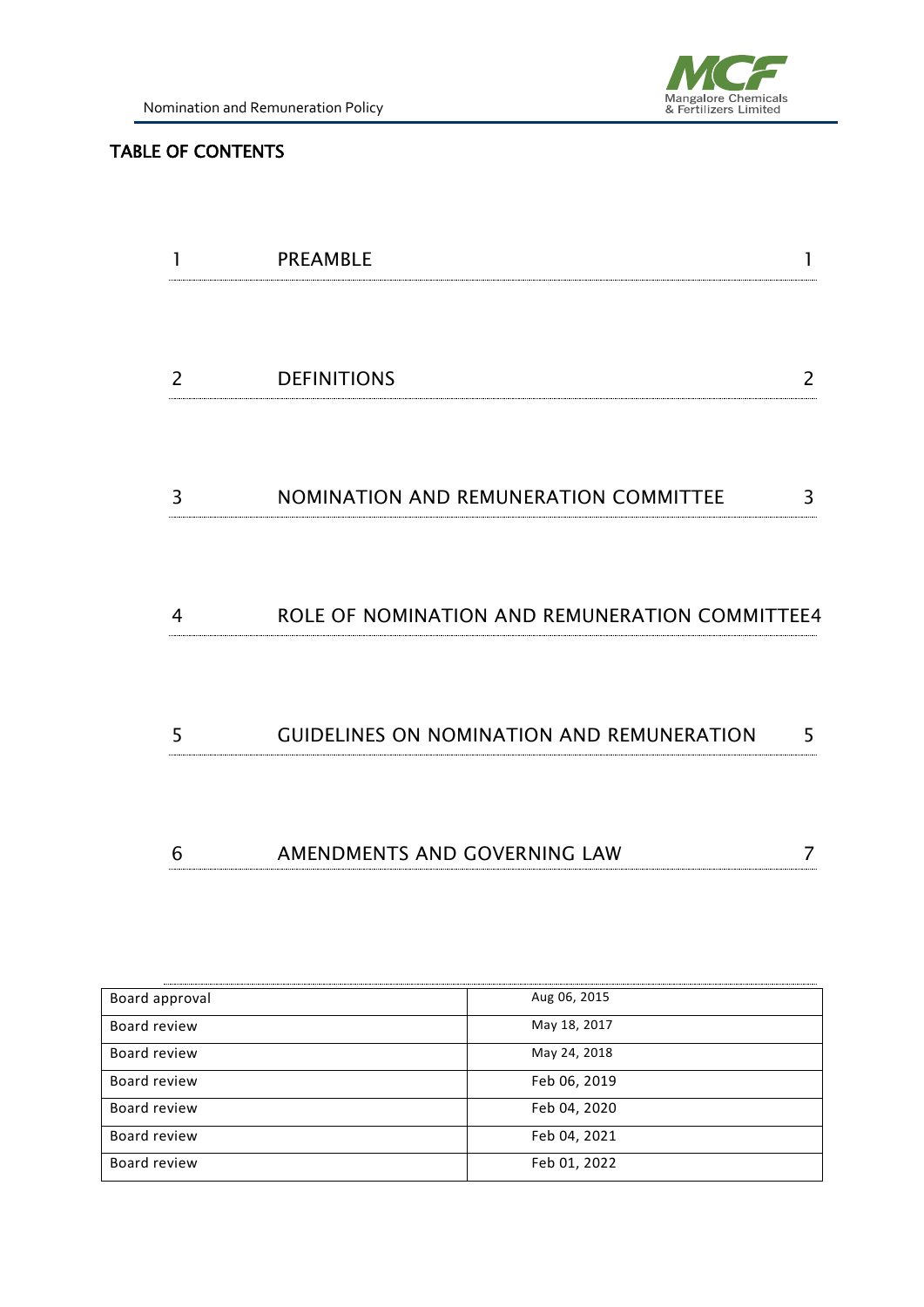

## <span id="page-1-0"></span>1 PREAMBLE

This policy on nomination and remuneration of Directors, Key Managerial Personnel and Senior Management ("Nomination and Remuneration Policy") has been formulated by the Nomination and Remuneration Committee, in pursuance of Section 178 of the Companies Act, 2013 and Regulation 19 of the SEBI (Listing Obligations and Disclosure Requirements) Regulations, 2015 and approved by the Board of Directors.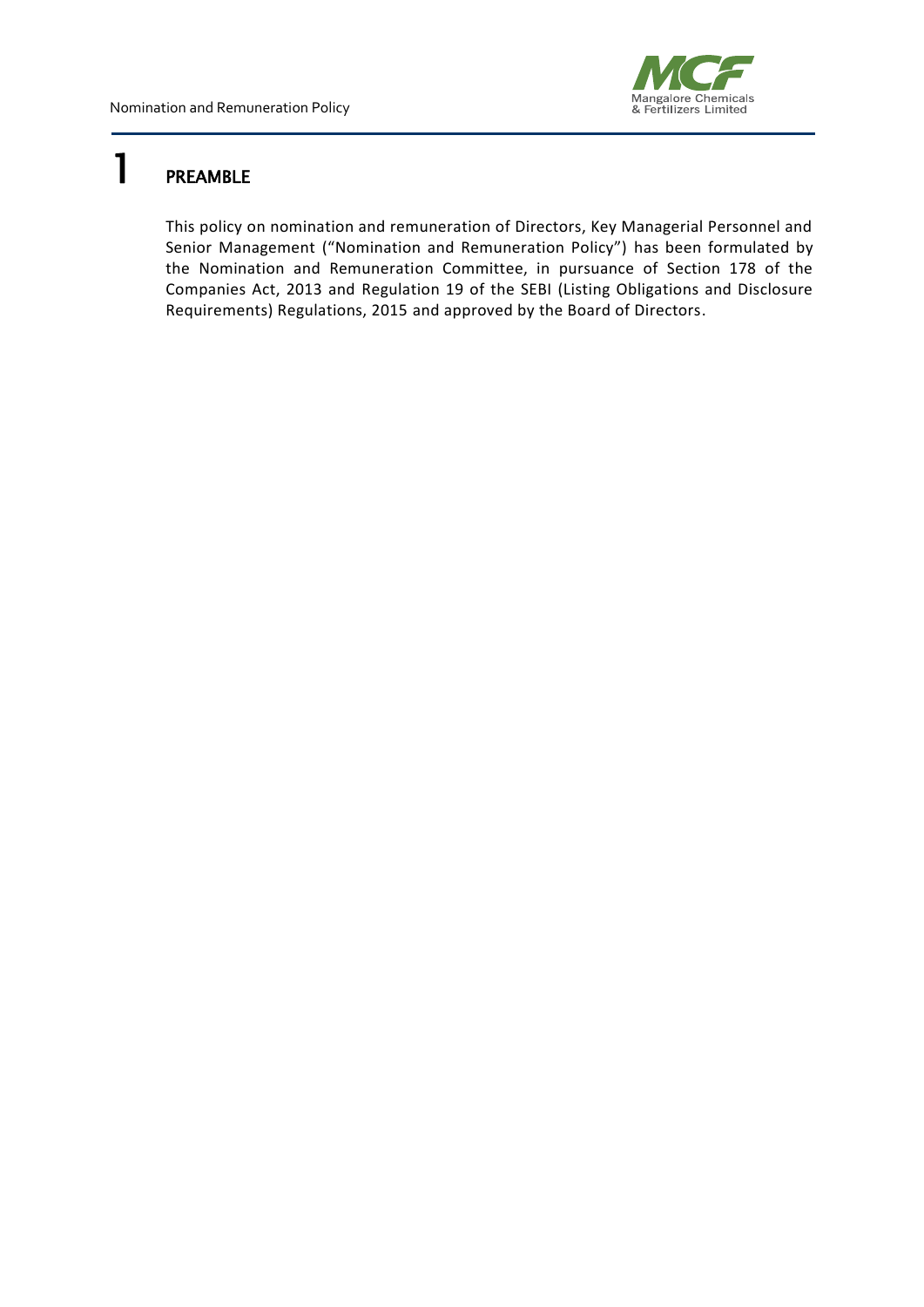

## <span id="page-2-0"></span>2 DEFINITIONS

"Board" means Board of Directors of the Company

"Company" means Mangalore Chemicals & Fertilizers Limited

"Directors" mean Directors of the Company.

"Key Managerial Personnel" means

- Chief Executive Officer or the Managing Director or the Manager;
- Whole-time director;
- Chief Financial Officer;
- Company Secretary; and
- Such other officer as may be prescribed.

"Nomination and Remuneration Committee" means Committee of Board of Directors of the Company constituted as per the provisions of Section 178 of the Companies Act, 2013 and the Rules made thereunder.

"Senior Management" means personnel of the company who are members of its core management team excluding Board of Directors, comprising all members of management one level below the Executive Directors, including the functional heads.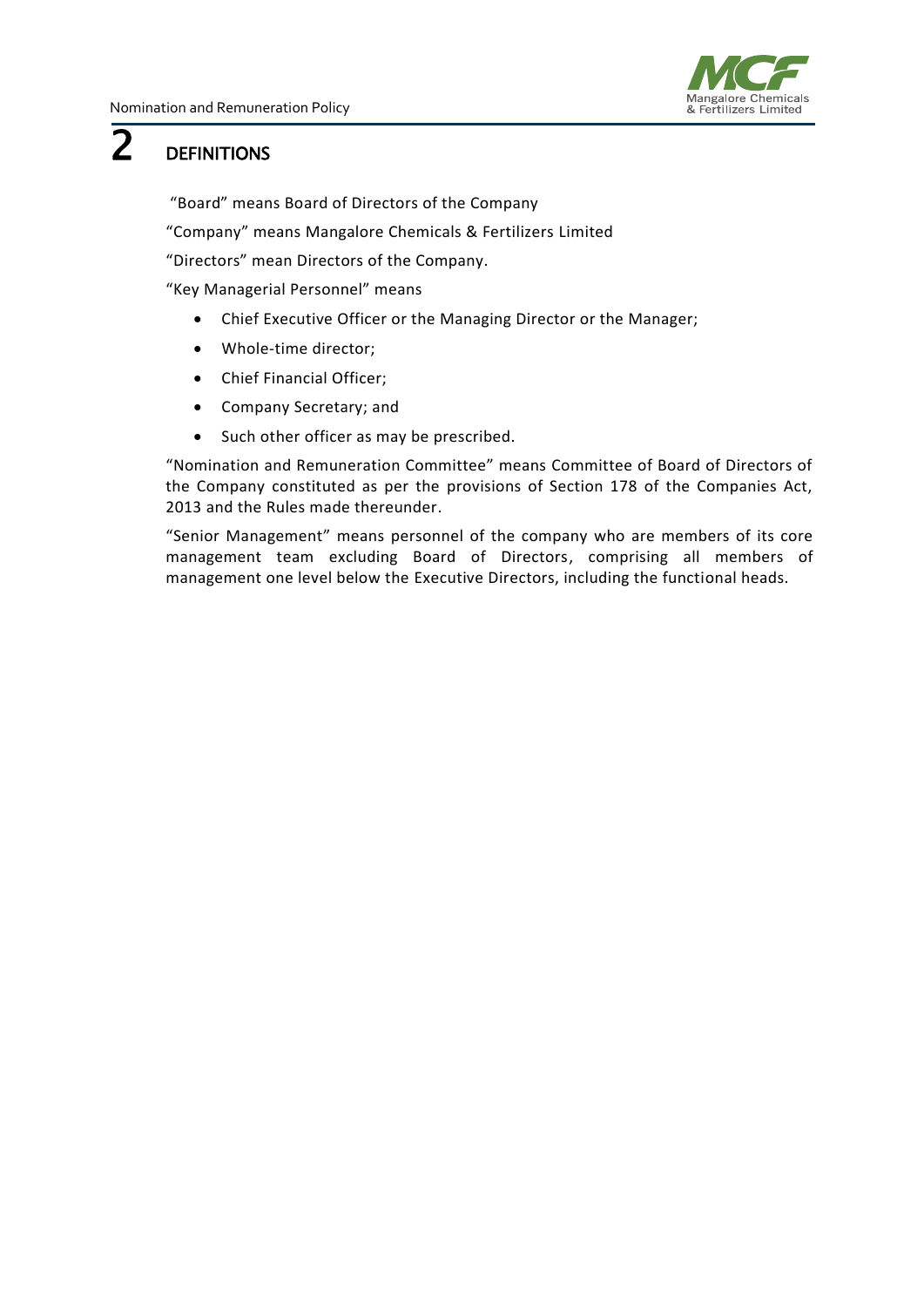

# <span id="page-3-0"></span>**3** NOMINATION AND REMUNERATION COMMITTEE

The Board of Directors of shall constitute a Nomination and Remuneration Committee in accordance with the requirements of Section 178 of the Companies Act, 2013, the Companies (Meeting of Board and its Powers) Rules, 2014 and Regulation 19 of SEBI (Listing Obligations and Disclosure Requirements) Regulations, 2015 ("Listing Regulations").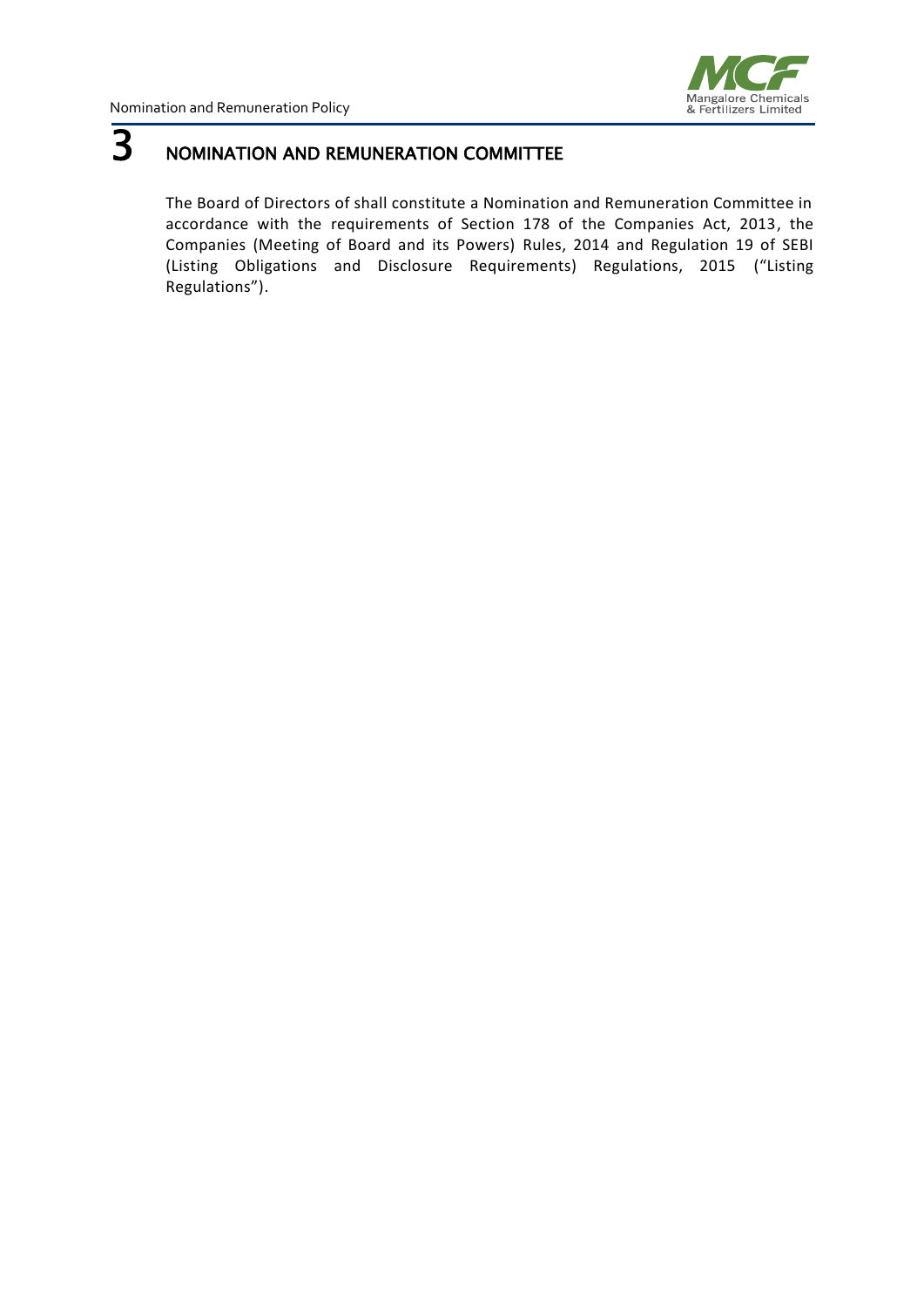

### <span id="page-4-0"></span> $4<sub>ROLE OF NOMINATION AND REMUNERATION COMITTEE</sub>$

The role of the committee shall, inter-alia, include the following:

- a. Formulation of the criteria for determining qualifications, positive attribution and independence of a Director and recommend to the Board a policy, relating to the remuneration of the Directors, Key Managerial Personnel and Senior Management;
- b. For every appointment of an independent director, the Nomination and Remuneration Committee shall evaluate the balance of skills, knowledge and experience on the Board and on the basis of such evaluation, prepare a description of the role and capabilities required of an independent director. The person recommended to the Board for appointment as an independent director shall have the capabilities identified in such description. For the purpose of identifying suitable candidates, the Committee may:
	- i. use the services of an external agencies, if required;
	- ii. consider candidates from a wide range of backgrounds, having due regard to diversity; and
	- iii. consider the time commitments of the candidates.
- c. Formulation of criteria for evaluation of Independent Directors and the Board;
- d. Formulation of process for grant, allot, issue, administer, cancel and forfeit employees' stock options under any ESOP schemes of the Company and to exercise such powers as conferred by the Board of Directors from time to time;
- e. Devising a policy on Board diversity;
- f. Identifying persons who are qualified to become Directors and who may be appointed in senior management in accordance with the criteria laid down in this policy, and recommend to the Board their appointment and removal.
- g. Recommend to the Board whether to extend or continue the term of appointment of the Independent Director, on the basis of the report of performance evaluation of Independent Directors.
- h. Recommend to the board, all remuneration, in whatever form, payable to senior management.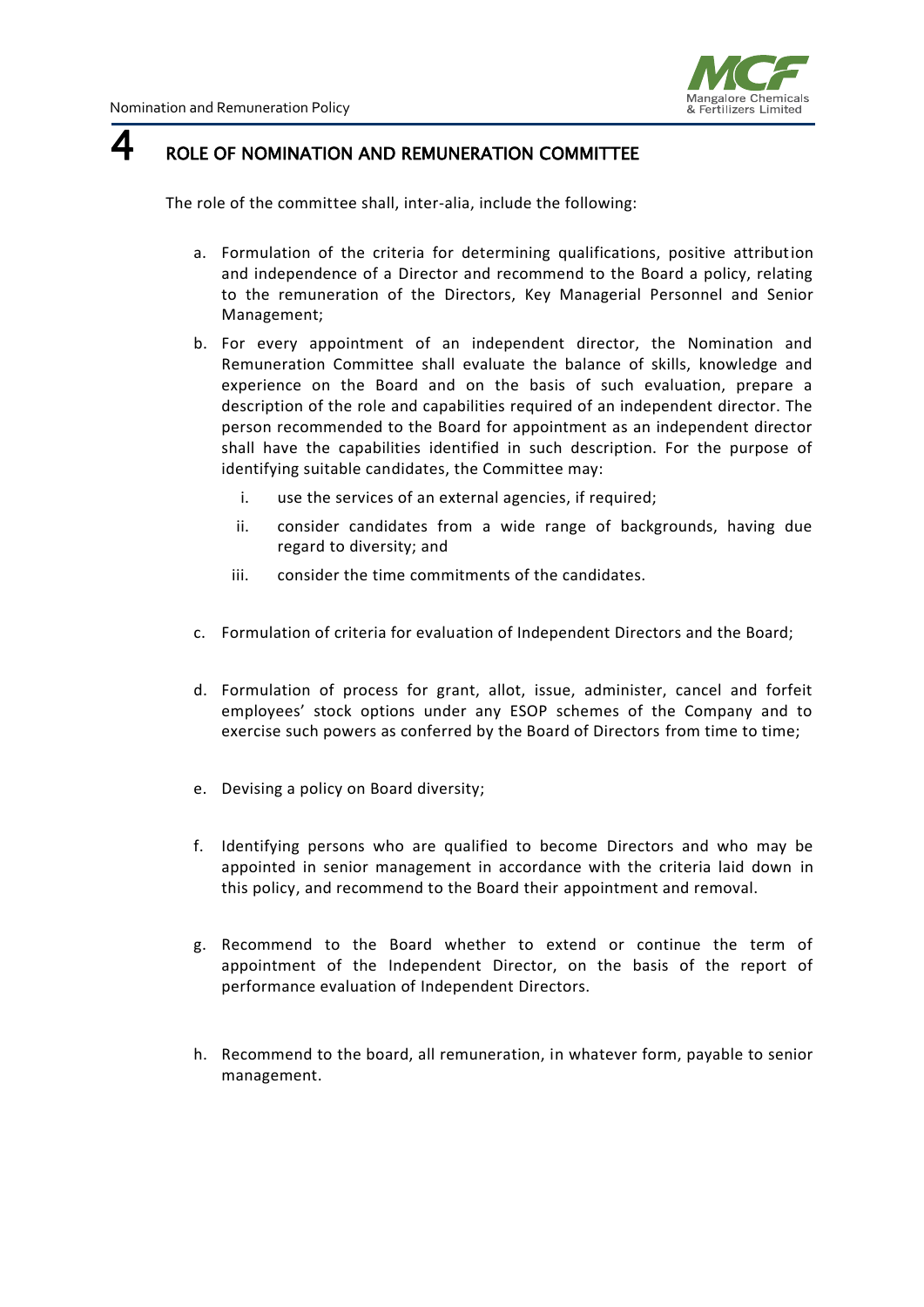

## <span id="page-5-0"></span>**5** GUIDELINES ON NOMINATION AND REMUNERATION

- a. The Committee shall identify and ascertain the integrity, qualification, expertise and experience of the person for appointment as Director, Key Managerial Personnel or at Senior Management level and recommend to the Board his / her appointment.
- b. The Company should ensure that the person so appointed as Director/ Independent Director/ Key Management Personnel/ Senior Management Personnel shall not be disqualified under the Companies Act, 2013, Rules made thereunder, Listing Regulations or any other enactment for the time being in force.
- c. The Director/ Independent Director/ KMP/ Senior Management Personnel shall be appointed as per the procedure laid down under the provisions of the Companies Act, 2013, Rules made thereunder, Listing Regulations or any other enactment for the time being in force.
- d. On the recommendation of the Committee, the Board of Directors shall decide the term or the tenure of individual Directors and Key Managerial Personnel, which shall be subject to the provisions of the Companies Act, 2013 and the Rules made there under and the Listing Regulations, if applicable.
- e. The sitting fees of the Directors shall be determined by the Board and shall be within the limits prescribed under the provisions of the Companies Act, 2013 and the Rules made thereunder.
- f. The Committee shall recommend to the Board, the remuneration, compensation and commission to be paid to the Managing Director / Whole time Director / Non – Executive Directors, which shall be in accordance with the percentage / slabs / conditions laid down in the Articles of Association of the Company and as per the provisions of the Companies Act, 2013.
- g. The Committee shall carry out evaluation of performance of every Director and Key managerial personnel.
- h. Any revision, changes or modification in the pay structure of Managing Director / Whole time Director / Non – Executive Directors shall be subject to recommendation of the Committee.
- i. The Committee shall conduct annual performance appraisals for Managing/Whole Time Director/Executive Director and recommend to the Board for any variation in the salary within the limits approved by the shareholders.
- j. The Committee authorizes the Managing Director to decide and approve the remuneration, pay structure and annual increment of the Senior Management and Key Managerial Personnel, in consultation with respective Appraisal Committee constituted from time to time for review of annual appraisals and performance ratings.
- k. The Committee may recommend, to the Board with reasons recorded in writing, removal of a Director, Key Managerial Personnel or Senior Management Personnel, if any Director, Key Managerial Personnel or Senior Management Personnel suffers any disqualification under the Companies Act, 2013, or under any other applicable Acts and Rules thereunder.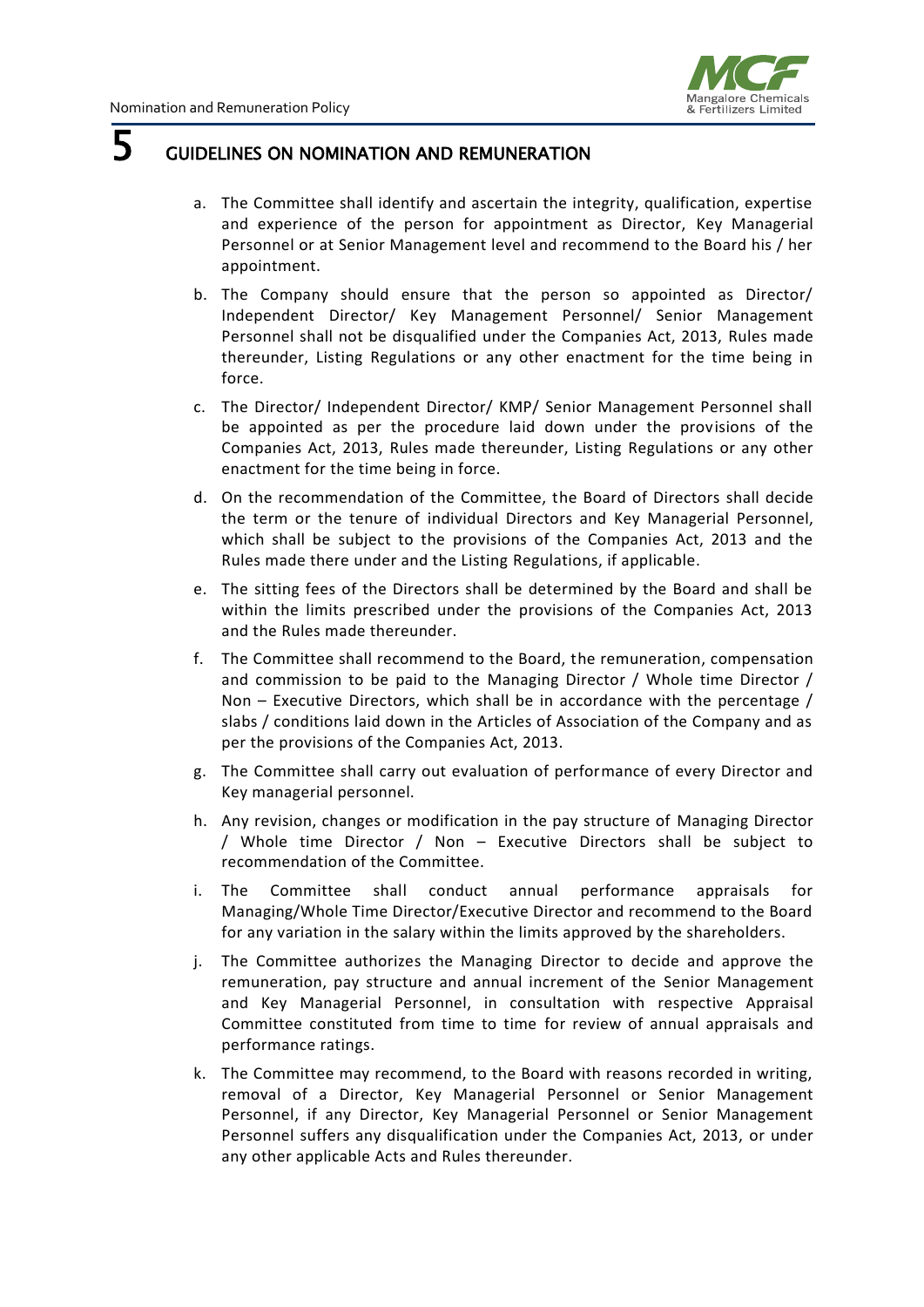

- l. The Director, Key Management Personnel and Senior Management Personnel shall retire as per the applicable provisions of the Act and the prevailing HR policy of the Company. The Board will have the discretion to retain the Director, Key Management Personnel, Senior Management Personnel in the same position/ remuneration or otherwise even after attaining the retirement age, for the benefit of the Company.
- m. The Board of Directors shall have the optimum combination of Directors from the different areas to have diversified board composition.
- n. A member of the Committee is not entitled to be present when his or her own remuneration is discussed at a meeting or when his or her performance is being evaluated.